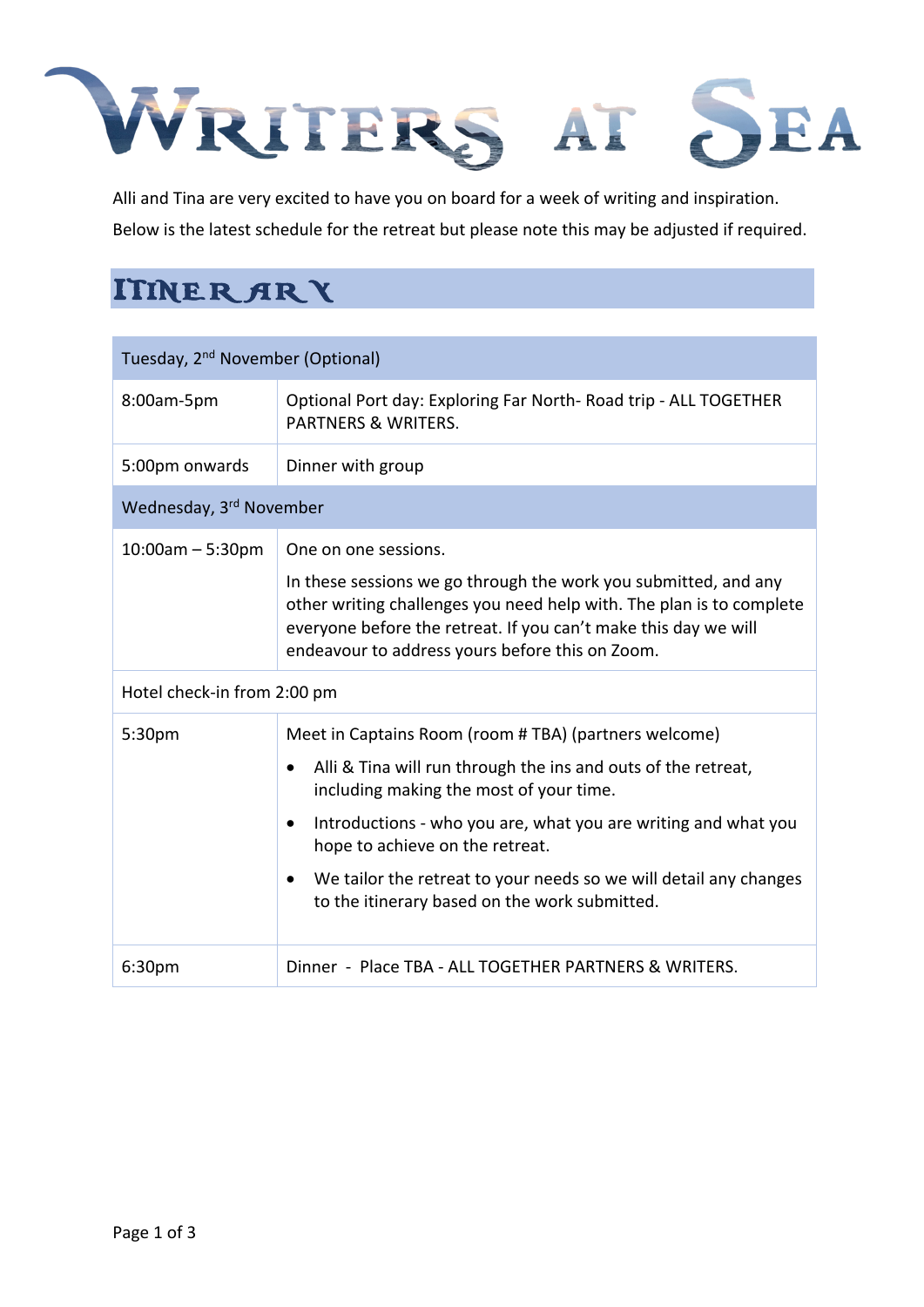Page 2 of 3

| Thursday, 4 <sup>th</sup> November        |                                                                                                                                                                                                                                                                                                                                            |  |
|-------------------------------------------|--------------------------------------------------------------------------------------------------------------------------------------------------------------------------------------------------------------------------------------------------------------------------------------------------------------------------------------------|--|
| $9:00$ am-12:30pm                         | Workshop: Alli – Synopsis: your story, your characters. Whether<br>you're writing a tagline, blurb, synopsis or completing your<br>manuscript, goal, motivation and conflict all come into play. Alli will<br>show how to use this system in all aspects of your work and help<br>make it shine. Please bring along your current synopsis. |  |
| 12:30pm-1:30pm                            | Lunch break                                                                                                                                                                                                                                                                                                                                |  |
| $1:30$ pm-4:00pm<br>Captains Room         | Tide Pool - Pomodoro Method – Introduction to the Pomodoro<br>method to help your word count climb in a short amount of time.<br>We will all work on our manuscripts using this method to achieve a<br>plentiful wordcount.                                                                                                                |  |
| 4:00pm-4:30pm                             | Round table discussions and questions time.                                                                                                                                                                                                                                                                                                |  |
| 4:30pm-6:30pm                             | Free time – writing or relaxing.                                                                                                                                                                                                                                                                                                           |  |
| 6:30pm-9:30pm                             | Dinner with group $-$ all welcome $-$ Place TBA                                                                                                                                                                                                                                                                                            |  |
| 9:30pm onwards                            | Free time to write or enjoy what Cairns nightlife has to offer.                                                                                                                                                                                                                                                                            |  |
| Friday, 5 <sup>th</sup> November          |                                                                                                                                                                                                                                                                                                                                            |  |
| $9:00$ am-12:30pm<br><b>Captains Room</b> | Workshop: Tina – Layer, edit, track. How to enhance your novel and<br>get through the self-edit with style!                                                                                                                                                                                                                                |  |
| 12:30pm-1:30pm                            | Lunch break                                                                                                                                                                                                                                                                                                                                |  |
| $1:30$ pm-4:00pm                          | Tide Pool - Writing time in group                                                                                                                                                                                                                                                                                                          |  |
| 4:00pm-4:30pm                             | Round table discussions and questions time.                                                                                                                                                                                                                                                                                                |  |
| 4:30pm-6:30pm                             | Free time $-$ writing or relaxing.                                                                                                                                                                                                                                                                                                         |  |
| 6:30pm-9:30pm                             | Dinner with group                                                                                                                                                                                                                                                                                                                          |  |
| 9:30pm onwards                            | Free time to write or enjoy what Cairns nightlife has to offer                                                                                                                                                                                                                                                                             |  |
| Saturday, 6 <sup>th</sup> November        |                                                                                                                                                                                                                                                                                                                                            |  |
| 8:00am-5pm                                | Port day $-$ Day trip $-$ proposed sailing day                                                                                                                                                                                                                                                                                             |  |
| 5:00pm-7:30pm                             | Dinner with group                                                                                                                                                                                                                                                                                                                          |  |
| 7:30pm onwards                            | Free time to write or enjoy what Cairns nightlife has to offer.                                                                                                                                                                                                                                                                            |  |